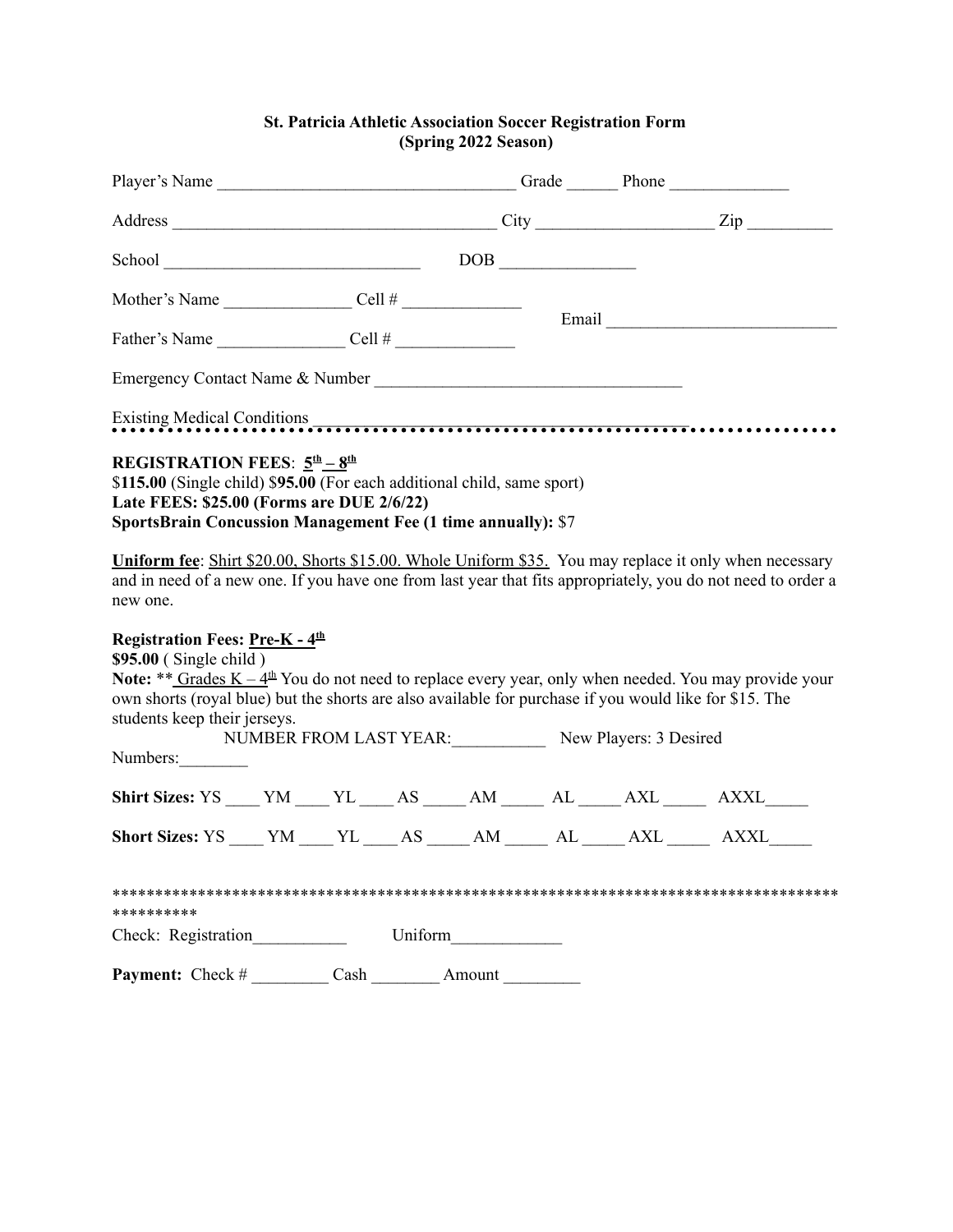## PHOTO RELEASE: (Please initial appropriate Release)

I give permission for my child/ren to be photographed and have their picture appear in the church bulletin, local newspapers, the school website and/or Athletic Association website, and/or for marketing purposes.

I do not give permission for my child/ren to be photographed and have their picture appear in the church bulletin, local newspapers, the school website and/or Athletic Association website, and/or for marketing purposes.

**Note:** *No refunds will be provided after player evaluations have occurred (if required) or after teams have been committed to the Southwest Catholic Soccer Association for season play.* **SEE BACK PAGE FOR RELEASE**

## Catholic Bishop of Chicago, A Corporation Sole

## Child/Minor Acknowledgement Form

Child/Minor Name: \_\_\_\_\_\_\_\_\_\_\_\_\_\_\_\_\_\_\_\_\_\_\_\_ Parent/Guardian Name

Program: Soccer Program Dates: February 2022 - June 2022

The Catholic Bishop of Chicago (CBC) and **St.Patricia Parish** are committed to conducting programs and activities in the safest manner possible and holds the safety of participants in the highest possible regard. Participants and parents registering their child in these programs must recognize there is an inherent risk of injury when choosing to participate in these activities including athletics. The CBC and Parish insist participants follow safety rules and instructions designed to protect the safety of the participants and attendees.

Please recognize the CBC and Parish does not carry medical accident insurance for injuries sustained in the programs. The cost would make program fees prohibitive. Each person registering themselves or a family member for a sports/recreation program/activity should review their own health insurance policy for coverage. The absence of health insurance coverage **does not** make the CBC or the Parish responsible for the payment of medical expenses.

I recognize and acknowledge there are risks of physical injury and I agree to assume the full risk of any injuries, (including death), damages, or loss which I or my minor child/ward may sustain as a result of participating in activities connected with this program. I am responsible for the transportation of my child/ward to and from the event(s). The use of my personal automobile to transport participants or attendees is not sanctioned by the CBC and the Parish and is my voluntary undertaking. While using my personal vehicle to and from parish/school activities, I acknowledge my automobile insurance is primary; I understand and will comply with the rules and regulations of the Illinois Motor Vehicle Code; I understand and will comply with other Federal, State and local laws; during the event(s) and to and from the events(s). I will not engage in any inappropriate behavior or activity and doing so will be my personal responsibility.